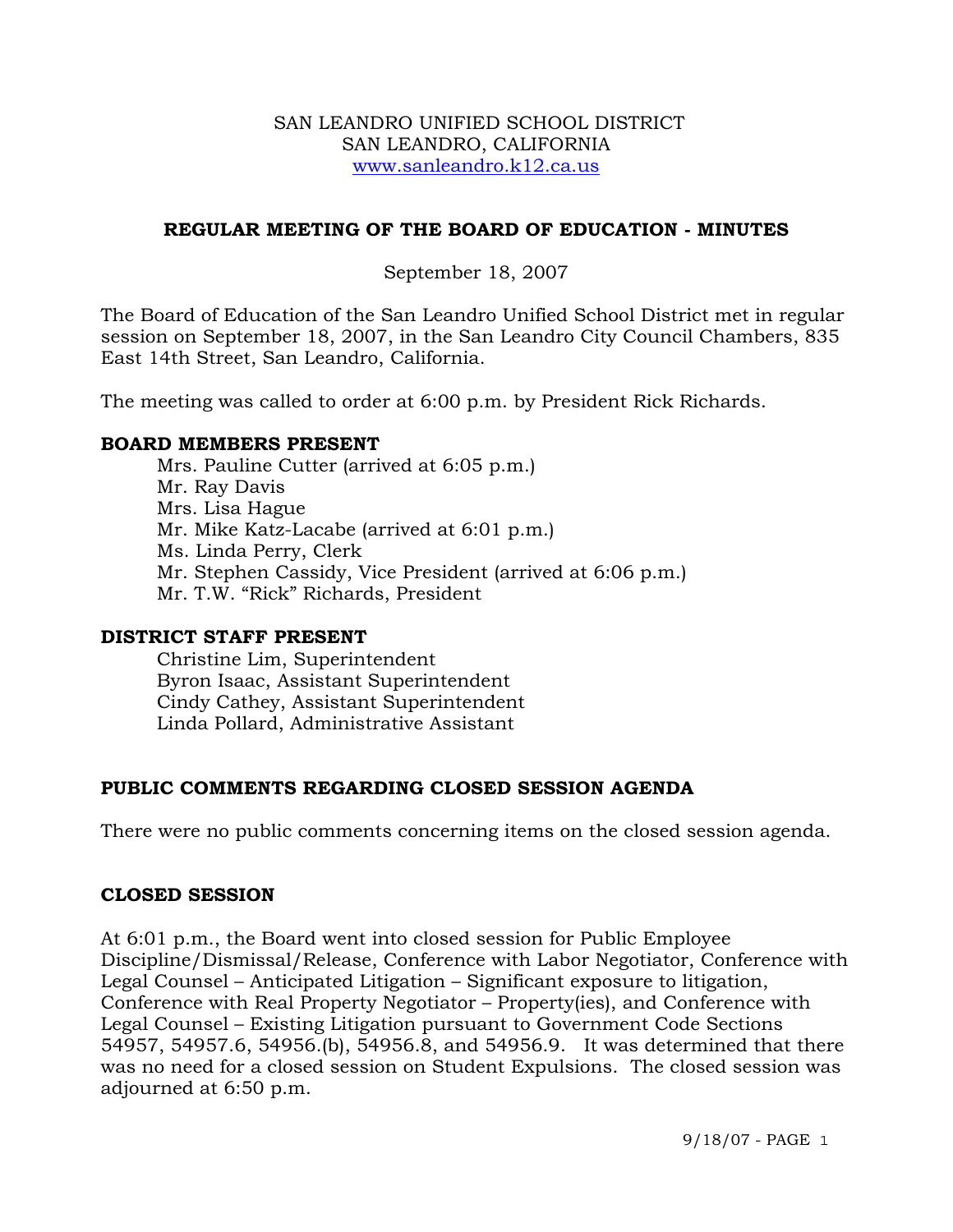The Board returned to open session at 7:01 p.m. with the Pledge of Allegiance to the Flag led by Judith Cameron. President Richards said the Board had been in closed session and no action was taken.

# **APPROVAL OF AGENDA**

On a motion made by Mr. Davis and seconded by Ms. Perry, the Board approved the agenda for the regular meeting of September 18, 2007, by a 7-0 vote.

**REPORTS** Student Representatives' Report - There was no report.

> Parks & Recreation Commission Report: Juan Manuel Martinez, San Leandro Unified School District Representative updated the Board on the activities of the Parks & Recreation Commission. He reported that the commission discussed the return of the Cherry Festival this year and whether or not the venue should continue in the downtown area, and if it should be a one-day event next year, instead of twodays. They heard a presentation from the Burrell Field Initiative Group, noting that he would have an update in October. Toyan Park neighbors expressed an interest in possible park modernization and/or changes, suggesting the possibility of including a Bocce Ball court on the grounds.

#### **PRESENTATIONS**

Certificates of Commendation were presented to the summer Maintenance and Custodial Teams for their tremendous effort in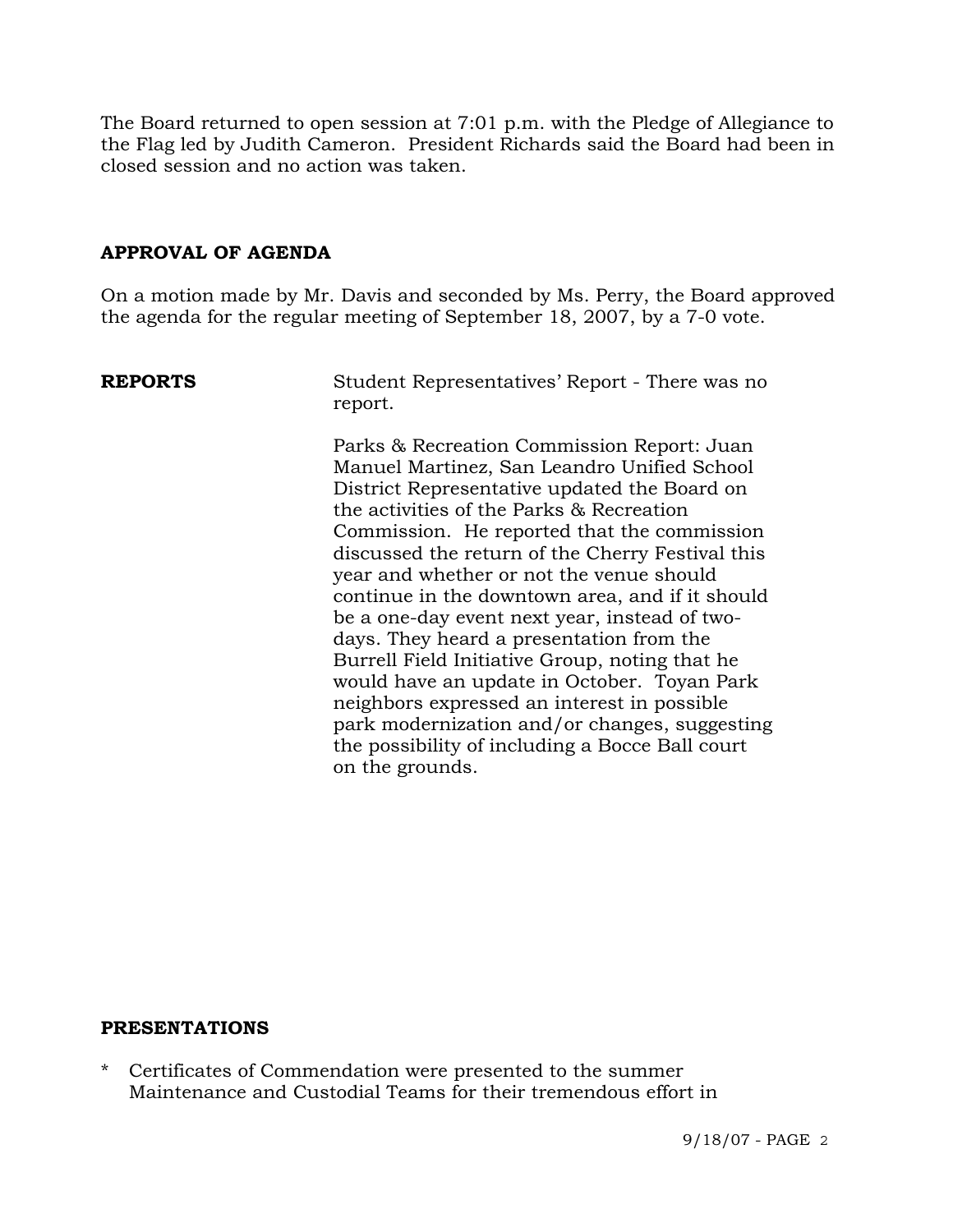preparing our school sites for the beginning of the 2007-2008 school year.

| Gerardo Aguado-Garcia | Pedro Gonzalez, Jr. | Jill Popjoy            |
|-----------------------|---------------------|------------------------|
| Lori Atencio          | Max Gracio          | Antonio Preciado       |
| Don Bilodeau          | Dorothy Grushkowitz | Maria Quadros          |
| Ron Brown             | Ignacia Guerrero    | David Quezada          |
| David Calcagno        | Josefina Gutierrez  | <b>Arthur Ramirez</b>  |
| <b>Billy Campbell</b> | Julian Gutierrez    | Valentin Reyes         |
| Graciela Campos       | Don Harano          | Fabiola Rivera         |
| Antonio Castellanos   | Clarence Henry      | <b>Bob Roark</b>       |
| Maria Rita Chavez     | Ana Hernandez       | Aureli Ruiz De Montoya |
| Al Chorro             | Roy Hunt            | Lucy Rynearson         |
| Wenceslao Credita     | Ray Jackson         | <b>Bill Scarlett</b>   |
| Virginia Cruz         | Alberto Lara        | Mike Scurries          |
| Jim Davis             | Flora Lara          | Darryl Shields         |
| Jon Duarte            | Martha Lara Perez   | Andrew Tomaryn         |
| Chad Dutton           | Lorenzo Magallon    | Firmino Toste          |
| Greg Dyer             | Aida Martinez       | Maria Urbina           |
| Kem Dyson             | Jim Miller          | Hung Van Doan          |
| Doris Flores          | Susana Montoya      | John Walters           |
| John Flores           | <b>Rick Moody</b>   | Ed Weatherton          |
| Maria Fonseco         | William Mumford     | Ken Weiskamp           |
| Ilda Fontes           | Edward Muthama      | Norman Witt            |
| Evelyn Ford           | Efrain Ortiz        | Mark Wooden            |
| Manuel Furtado        | Alberto Pajarito    | Maria Zaragoza         |
| Tom Garcia            | Ruth Pea            | Zdravaka Zeljika       |
| Joel Gonzalez         | Victor Perez        |                        |

\* Daniel Chaja, Assistant Director of Research and Program Evaluation, presented the second of a three-part series on "2007 STAR and APR Results: Looking Closely at Our District and School Data." The presentation examined trends in school API scores over a 4-year period of time and basic demographic data (including mobility vs test performance and EL subgroups) by district and by school. The presentation also explained Program Improvement and implications of years 1, 2, 3, 4 and beyond.

 Slides shared illustrating the subgroup API trends over a 4-year period, confirmed that the District is closing the achievement gap indicated by the continued gains in the District's most significant subgroups: Hispanic/Latino (5.48%), African American (6.40%), Asian (3.26%), White (5.23%) and Filipino (5.72%).

 Charts shared regarding student mobility vs. test performance clearly indicated that students with a lower mobility rate are more proficient in ELA as well as Math, than those arriving after CBEDS which is the first week in October.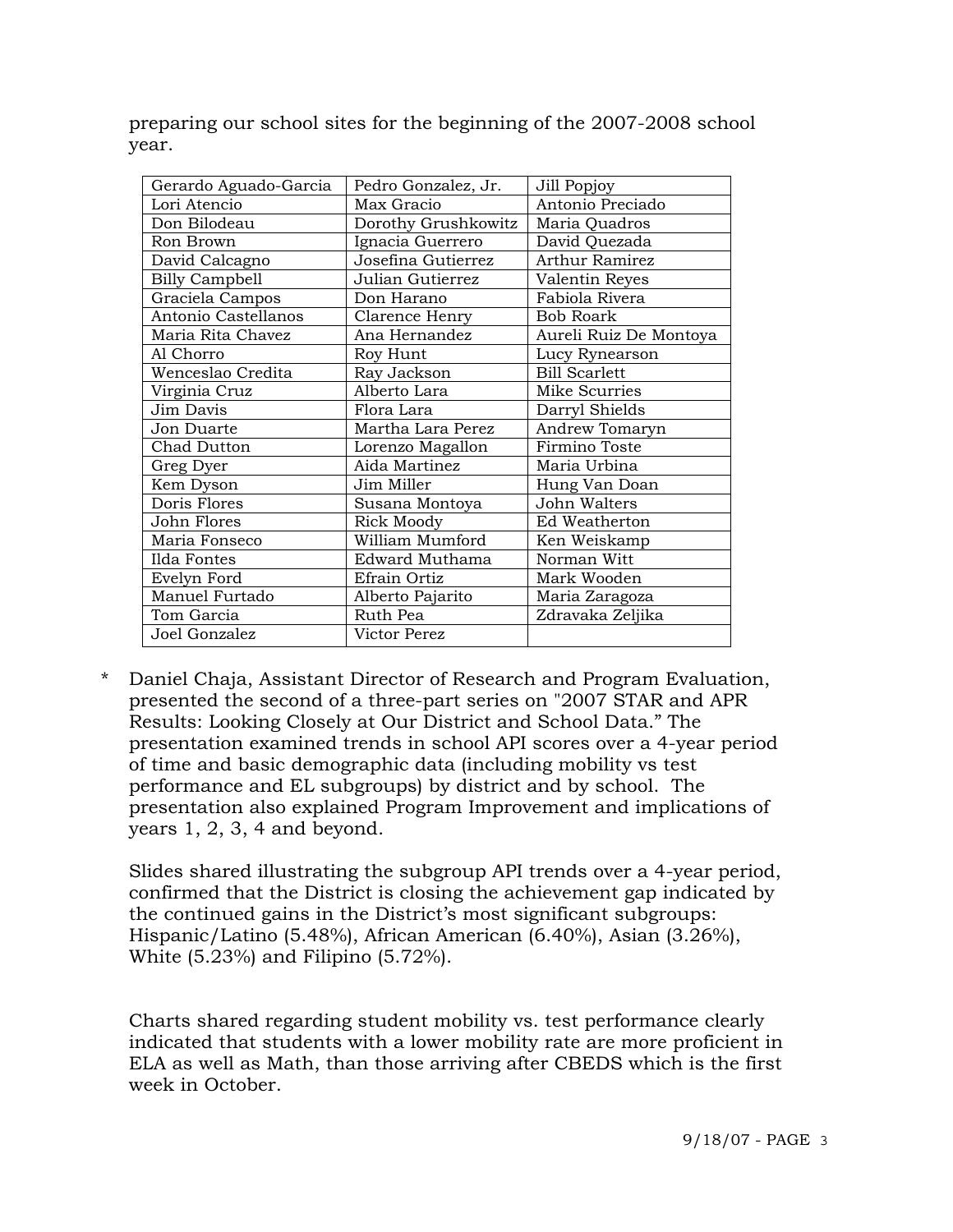Mr. Chaja explained how Title I schools are placed on Program Improvement status. He then walked the Board through the process and its implications, highlighting the District's responsibilities including:

- Year 1 Notifying parents of PI status of school and school choice and transportation
- Year 2 Providing supplemental education services to all eligible students
- Year 3 Taking corrective action such as replacing school staff, implementing new curriculum and restructuring internal organizational structure of school
- Year 4 Preparing plan for alternative governance of school that may include replacing all or most staff including principal and state takeover
- Year 5 Implementing alternative governance plan developed in Year 4

Mr. Chaja reported that currently none of our schools were in Year 3, 4, or 5, and that he would continue to work with the individual principals to review PI performance and forecast to identify strengths, weaknesses and next steps.

 The Board raised concerns and asked additional clarifying questions to further understand the impact of the data to the District including whether or not the District's growth is substantial enough to meet the increased AYP goal this year and next, how the District's mobility rate compared to other districts, and challenges facing the middle schools (particularly in light of the low scores). Mr. Chaja indicated he would address those issues at his October 2 presentation.

 Mr. Cassidy was interested in how the Title I schools were determined. Assistant Superintendent Cindy Cathey explained that the District had made the decision to take an early intervention approach and identify the five elementary schools (those with the highest percentage of free and reduced lunch) as Title I, noting that while that decision could be changed, the District has consistently decided to target the intervention at the elementary level. It was a suggestion of Mr. Cassidy's that the District might consider identifying those schools at the most risk of being sanctioned, and rotate them into the mix.

 The Board thanked Mr. Chaja for the presentation. Ms. Perry particularly appreciated Mr. Chaja for crunching down the mobility data and having the data presented in various ways, which helped illustrate who we are in San Leandro, adding that the presentation showed that the District's work in the last four years was finally paying off.

Mr. Chaja will be returning to the October 2, 2007, Board meeting with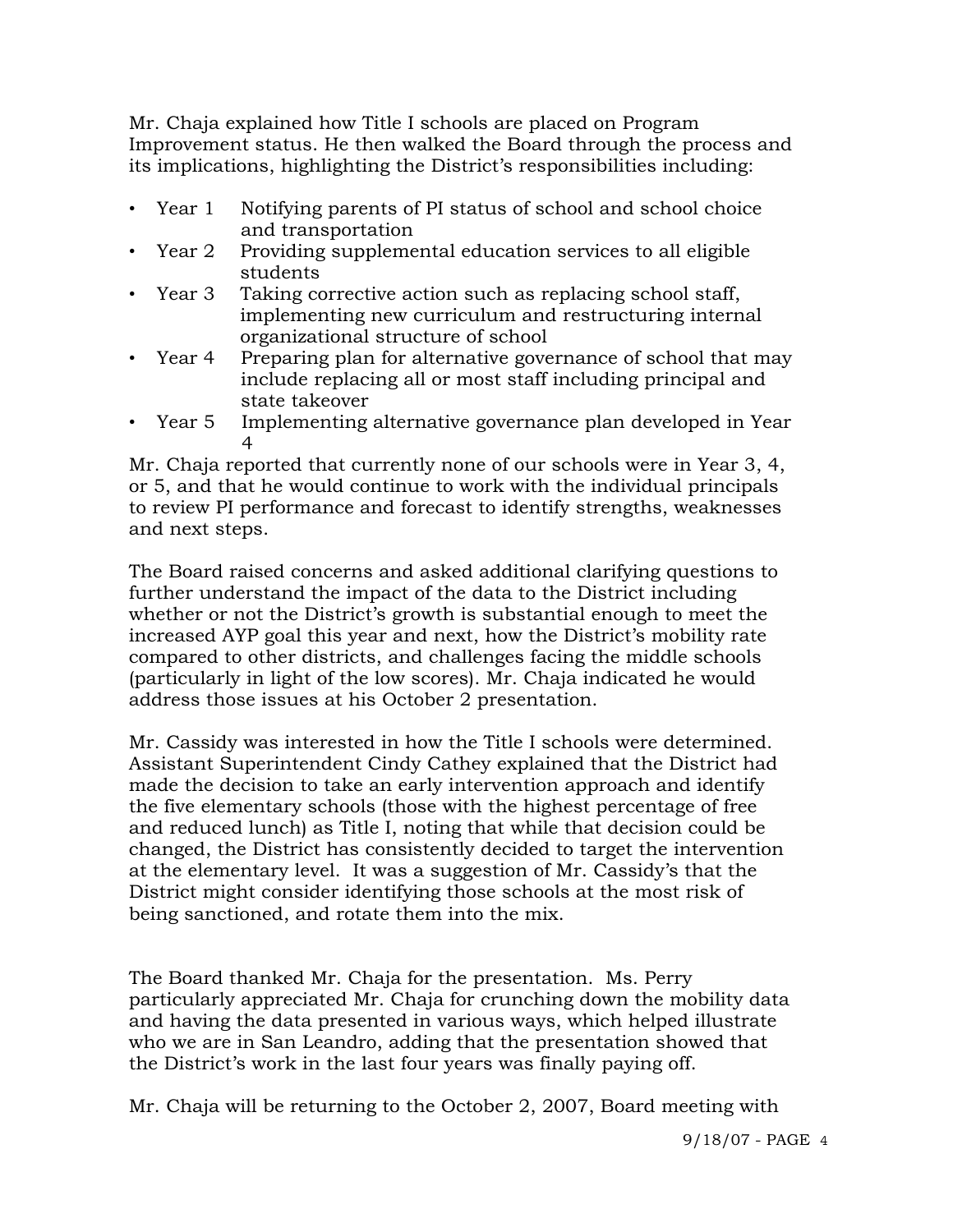the third part of the series on data reflections.

\* Assistant Superintendent for Business Services, Song Chin-Bendib presented the 2006-2007 Unaudited Actuals/2007-2008 Preliminary Multi-Year Projections.

 Prior to the presentation, Superintendent Lim introduced Kathy Morrison, Measure B Administrative Assistant, and Ms. Chin-Bendib acknowledged the efforts of the entire Business Office with special recognition for their work, dedication and professional talents.

 Ms. Chin-Bendib explained that the 2006-2007 Unaudited Actuals includes the documentation of all fiscal transactions of the District, presents the District's financial position for the period July 1, 2006 through June 30, 2007, and that the ending fund balance of the 2006- 2007 Unaudited Actuals becomes the beginning fund balance of 2007- 2008.

 The presentation included detailed summary information for the General Fund and all other Funds in the District including Adult School, Cafeteria, Deferred Maintenance, Special Reserves, Building, Measure B, Capital Facilities, County (State) School Facilities, Bond Redemption and Self Insurance.

 Charts illustrating the combined general fund revenue sources and expenditures and unrestricted general fund revenue and expenditures were shared, including expenditures by function charts that indicated that the majority of expenditures are spent on instruction.

 Following a few clarifying questions that were address by Ms. Chin- Bendib, Mr. Cassidy requested that it would be very helpful to see how our District compared to other county school districts with regards to percentages of expenditures dedicated to the classroom.

 The Board thanked the Business Office team for presenting a very thorough, and "easy to follow" presentation.

\* "We're Shaping Up in San Leandro" - Recent studies indicate that today's generation – our students – could be the first generation to not outlive their parents, due to obesity related health issues. Robin Michel, Communications Outreach Specialist presented some of the steps the District is taking to address this trend by promoting healthy lifestyles, such as nutrition and physical fitness, as well as the District's work in building external assets and resiliency in youth by collaborating with the City of San Leandro, Supervisor Alice Lai-Bitker, the Alameda County Public Health Department and other agencies in order to reverse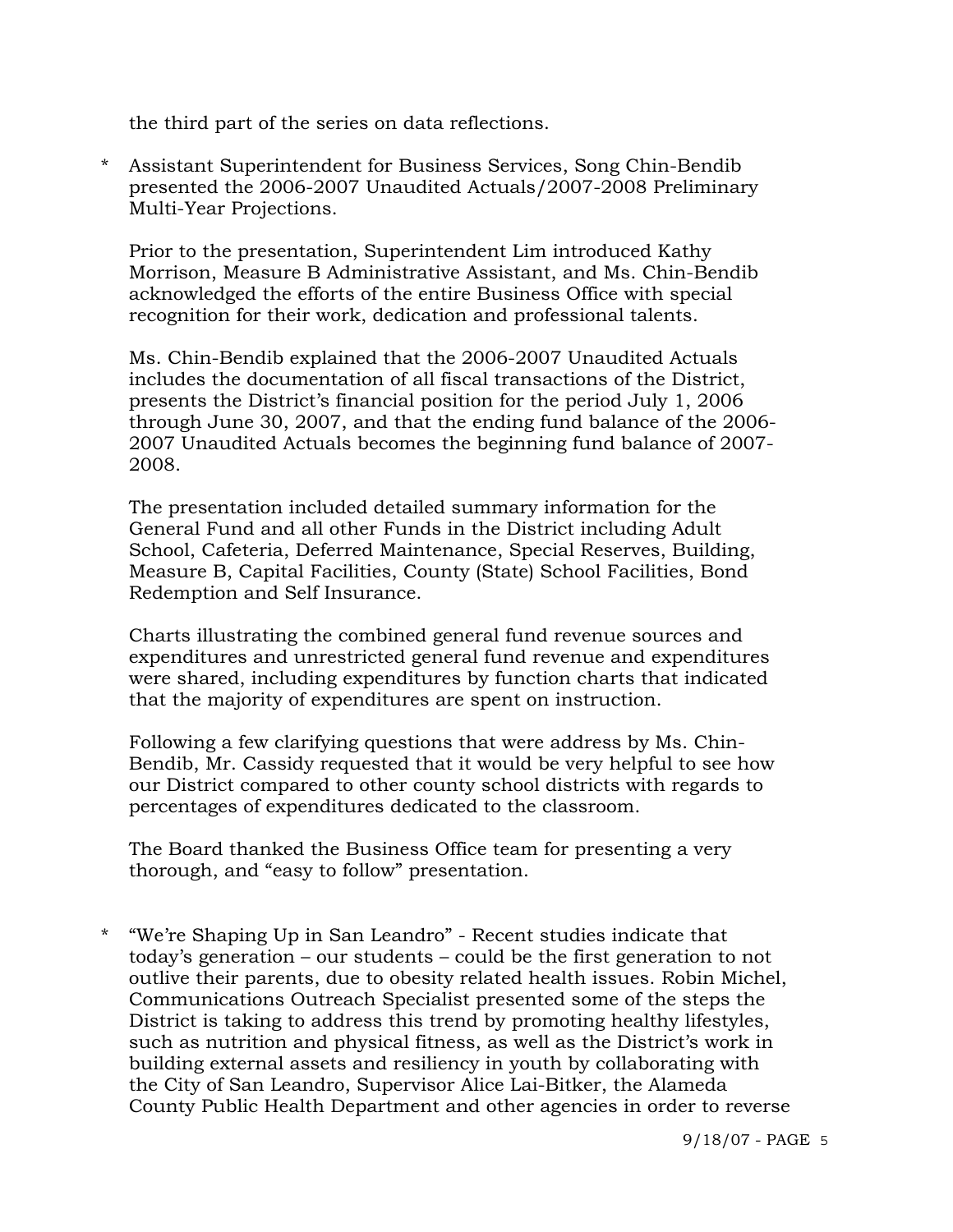this trend and improve our students' academic, social, emotional and physical health.

Key points included:

- A District Wellness Policy was adopted in July 2006.
- Every school site offers a nutritious breakfast through the National Breakfast Program, with the SLUSD Nutrition Services Department serving approximately 825,000 meals a year (breakfast and lunch combined).
- As a result of Supervisor Alice Lai-Bitker's, "Soda Free Summer" kick-off, the District is banning all soda from the high school beginning this year.
- The District, along with the City of San Leandro, City of Alameda, and San Lorenzo and Oakland Unified School Districts, have been attending health collaborative meetings, called "Health is Not Just Health" spearheaded by Supervisor Alice Lai-Bitker, along with Dr. Anthony Iton, Alameda County Public Health. The next meeting is tentatively scheduled for Oct 12, where they will begin to develop action steps and plans as they exam health through the lens of "The 40 Developmental Assets" of youth development.
- The District has begun looking at healthy alternatives to sugary treats at the elementary level to celebrate special occasions such as birthdays; has conducted a transportation survey; has been researching fitness and nutrition grants, specifically targeting the middle schools; and is developing plans to increase health and fitness after school programs such as Heathly Habits (offered last spring at Garfield and Wilson), and Pallen's Martial Arts (this year, rotating at all schools).
- To create and implement a consistent, high-quality standards based K-12 physical education program, a 5-Year Physical Education Plan is currently being developed by the PE Task Force. It is anticipated that implementation will be in the 2008-2009 school year.
- Garfield, Jefferson, Madison, McKinley, Roosevelt, Washington and Wilson elementary schools have each received a \$2500 Garden Grant to go towards planting instructional gardens at their sites.

 Ms. Michel announced that as part of "We're Shaping Up in San Leandro, the Bancroft Middle School Field Ribbon Cutting and Celebration was scheduled for October 12 from 3:30-5 p.m., with an Inaugural Lap to begin at 4:00 p.m.

 Ms. Michel concluded her presentation with a quote by John F. Kennedy, *"Physical fitness is not only one of the most important keys to a healthy body, it is the basis of dynamic and creative intellectual activity,"* adding that we have to nurture the mind, body and spirit of the children and once we begin to learn to take care of our own health, then it can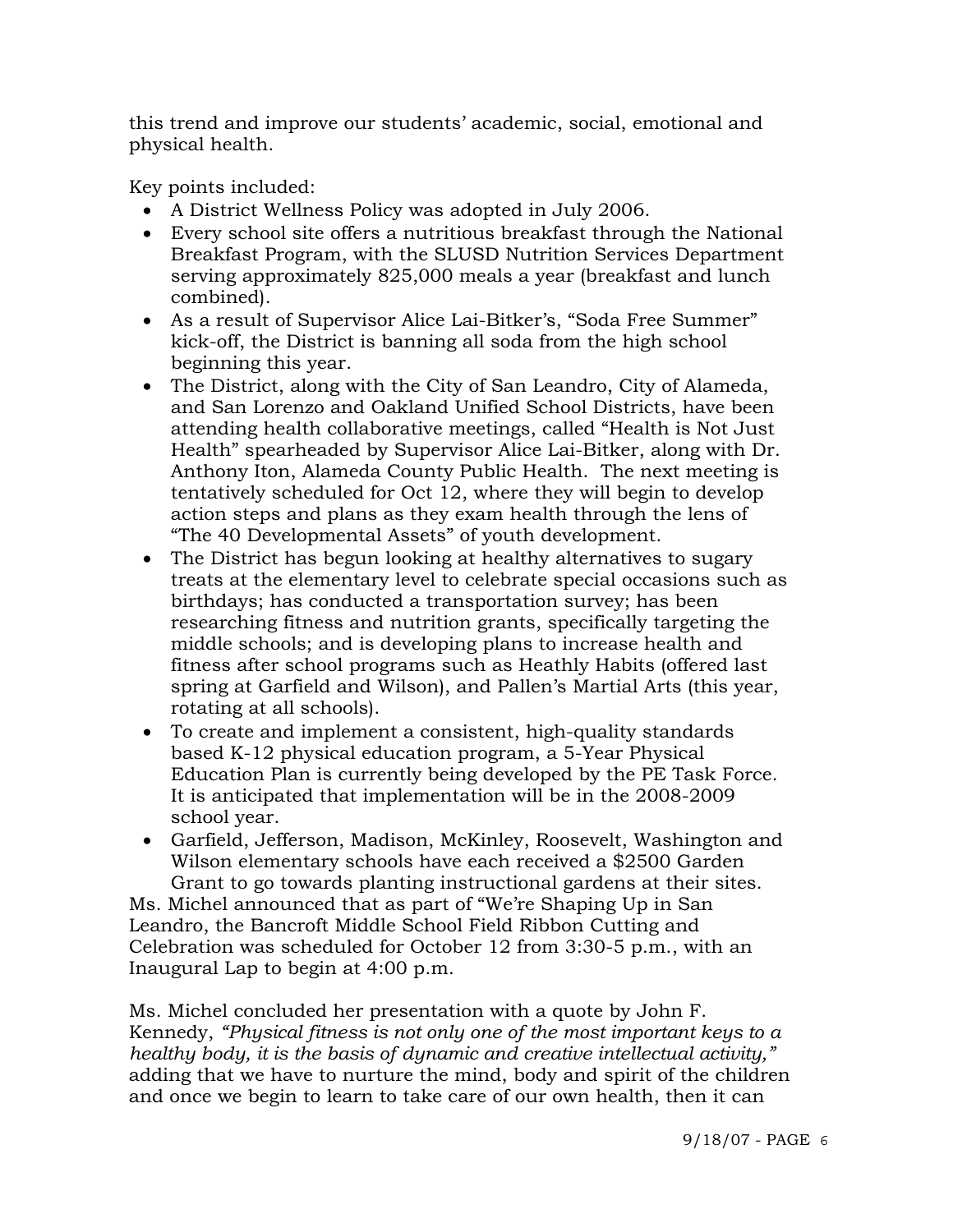ripple out to the communities and the planet.

 Ms. Perry thanked Ms. Michel for the presentation. She reflected on how this has been an evolving journey, not only for her personally but as a District, noting that "it is an exciting time for San Leandro, the District, and the state of California."

 Mr. Cassidy was concerned that some of the other fruit juice drinks or "energy" drinks might have just as high sugar content as soda. Ms. Michel said that the high school principal had indicated to her that this month vending machines would be stocked with more water-based and fruit-based drinks.

 Responding to Mr. Cassidy, the Superintendent said that the Bancroft field should be completed this month, but preferred not to report on any details of the ribbon-cutting ceremony until they had been finalized.

 Mrs. Cutter was disappointed in the date of the Bancroft ceremony and hoped that alternate dates could be explored. As this was a joint project, the Superintendent explained that many of the dates would not work for the City. President Richards suggested that the Superintendent email the Board the dates that were ruled out, then the Board could respond to the Superintendent with alternative dates by Friday. Mrs. Cutter also suggested that in lieu of naming or dedicating the field, the ceremony might pay tribute to or memory of a special District person.

 Mr. Katz said that one thing he gathered from Dr. Iton's initial presentation was that the health care system was not equipped to deal with essentially thirty to forty years of bad habits, noting that we definitely have the right spirit and enthusiastic supporters from the City and District to hopefully make a small difference in each students lives that will extend their lives and hopefully outlive their parents.

 Mrs. Cutter interjected how the block schedule had impacted the physical activity at school for the students, with Mrs. Hague reminding the Board of the impact of the new physical fitness testing requirement facing 9th graders beginning this year.

 The Board thanked Ms. Michel for the very informative and enlightening presentation.

# **PUBLIC TESTIMONY ON NON-AGENDA ITEMS**

None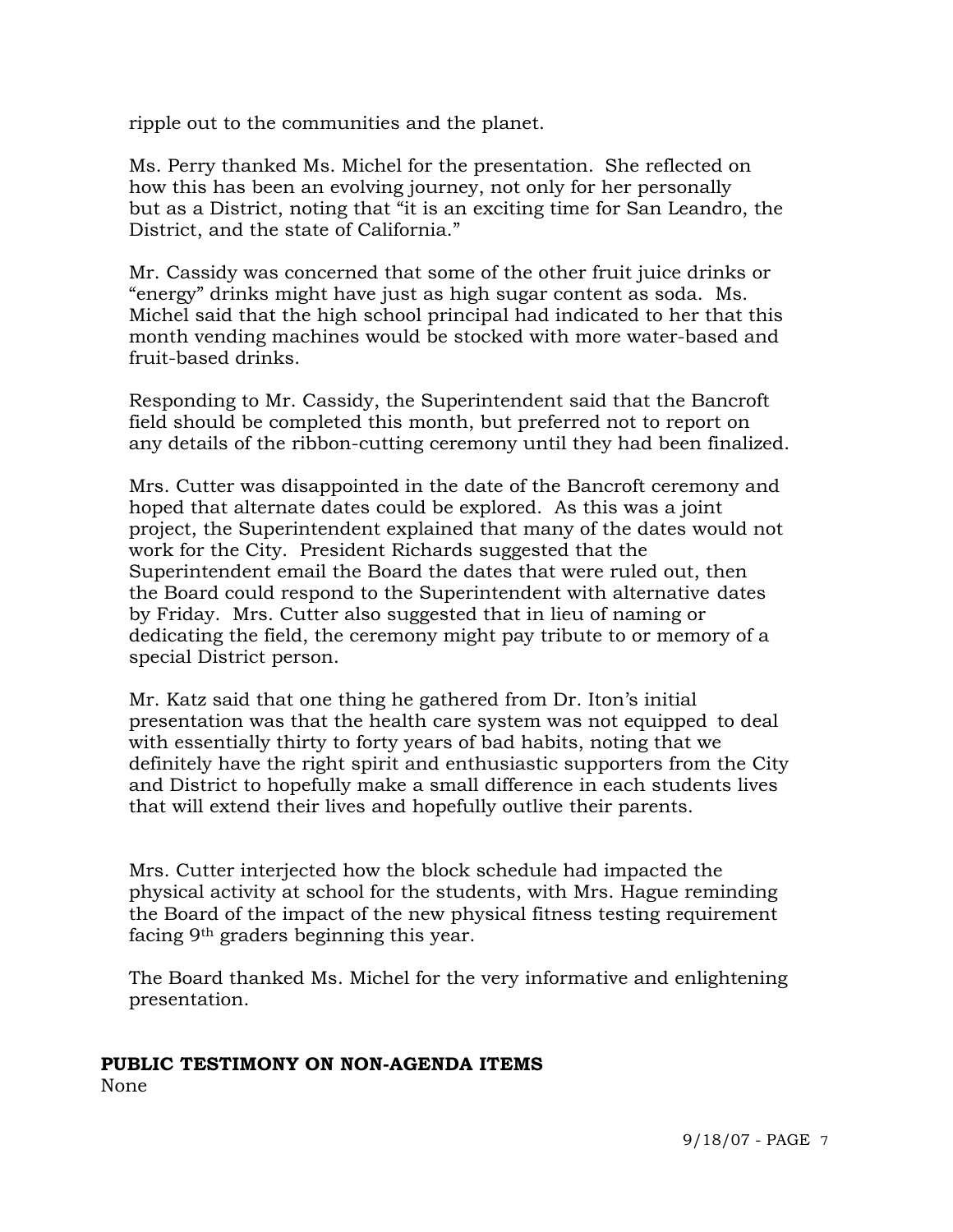# **PUBLIC HEARING**

A public hearing was held regarding Sufficiency of Instructional Materials for 2007-2008.

• On a motion made by Ms. Perry and seconded by Mr. Davis, the Board opened the public hearing regarding Sufficiency of Instructional Materials for 2007-2008 by a 7-0 vote.

No comments were received from the audience.

• On a motion made by Ms. Perry and seconded by Mr. Davis, the Board closed the public hearing regarding Sufficiency of Instructional Materials for 2007-2008 by a 7-0 vote.

# **PUBLIC COMMENT**

• Maureen Shapiro, District nurse, commented that in the last few years the District has not only seen an increase in obesity, diabetes, and asthma, but there has also been an increase in students needing special procedures, which requires special training for staff members. She would like to see and take part in a District coordinated school health program which would focus on child nutrition and other healthy habits, and expressed how exited she was about the direction the District was going with "We're Shaping Up in San Leandro."

The Board took a break at 8:50 p.m. and reconvened at 9:05 p.m.

# **REPORTS**

- 1) Correspondence Clerk Perry reported receipt of the following emails from Andrew Maruoka regarding Washington transfers and intra district transfers; from Daniela Leamer regarding transfer issue; from Amy Sylvetri regarding text books; from Dan Martin regarding teenagers and sleep; from Audrey Brown regarding upcoming honor California College of Art; from Mary Styner regarding 2nd annual Smith Barney/NFTE National Youth Entrerpreneuship Challenge – Liz Esobar of SLHS will compete.
- 2) Superintendent's Report Superintendent Lim reported that while the District enrollment remained stable, it was still 14 below projections. She announced that members of the Equity team would be presenting the District's four year journey at the ACSA conference on November 9. She will also be part of a panel discussion at the CDE Achievement Gap Summit, hosted by California State Superintendent of Public Education Jack O'Connell, November 13-14 in Sacramento. Back-To-School Night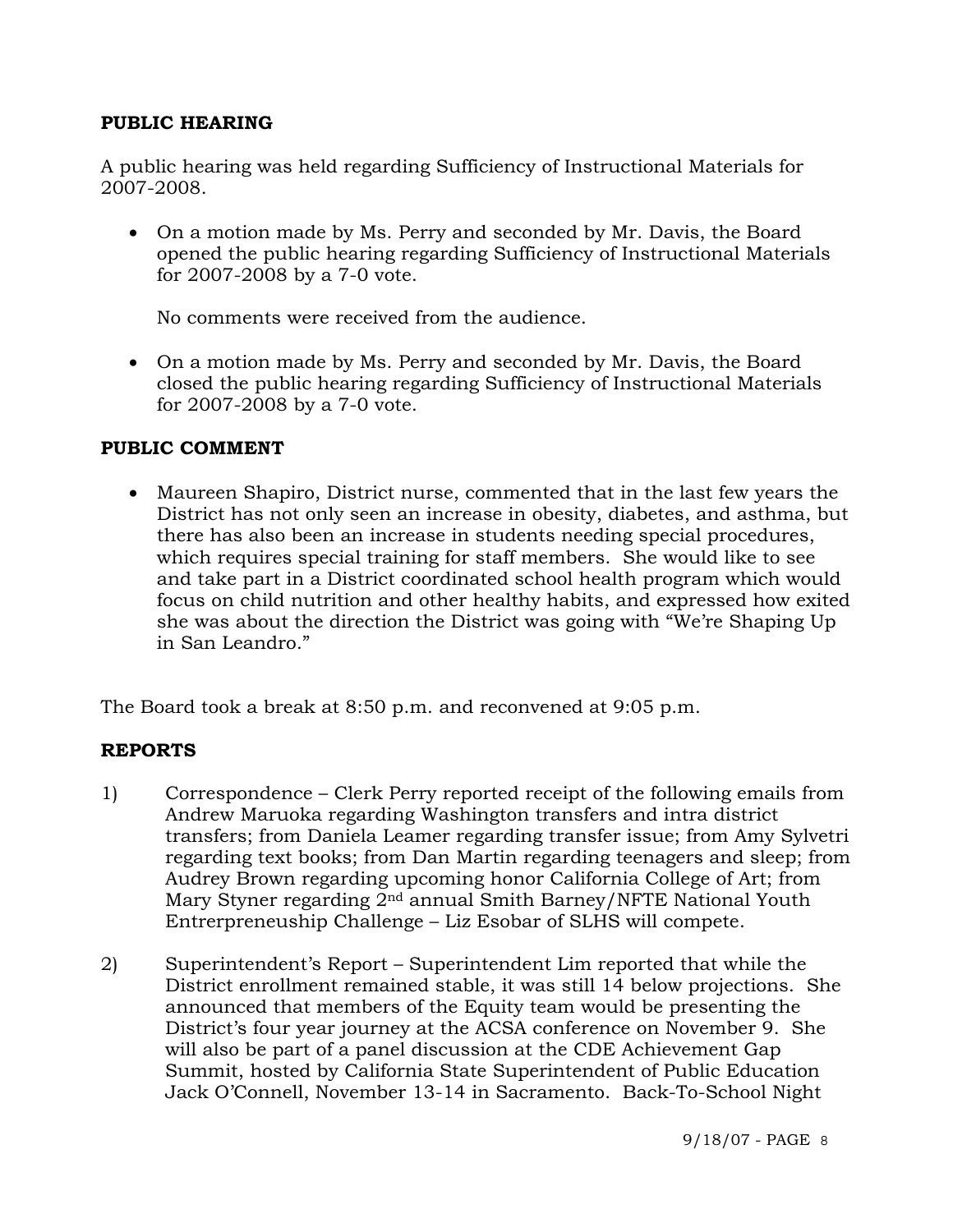for the middle schools will be September 20, adding that the schedule would be forthcoming. She reiterated that seven of the elementary schools would be receiving a \$2500 Garden Grant which will purchase supplies and equipment for school gardens. She said that Wednesday, October 3 will be (California Basic Education Data System (CBEDS) day, at which time the District annually collects student and staff data, including student demographics at each site.

Mrs. Cutter asked how ethnicity was determined on the report and if you could select more than one category. Superintendent Lim explained that the ethnicity is based on whatever parents declare at the time of registration and that one category can only be selected.

- 3) Board Committee Reports
	- Facilities/Technology Mr. Davis reported that the committee met on September 13, 2007, and discussed the E-Rate contract and reviewed the Measure B contract with AEDIS both of which were being brought forward tonight for Board consideration. They also continued their discussion regarding solar power and the 9th grade campus, reporting that it does not appear that installing solar power would be cost effective as part of this project.
	- Finance Mr. Richards reported that the committee met on September 17, 2007, and discussed the Gallagher contract (GASB 45) survey which is conducted every two years, the IKON contract, and reviewed the 2006-07 Unaudited Actuals, all of which were being brought forward to the Board tonight for consideration.
- 4) Board Representatives' Reports
	- Eden Area Regional Occupational Program Mr. Richards reported that the Council met on September 6, and welcomed Dr. Sarah Gonzalez from Hayward Unified. In addition to continuing to review various program courses and acknowledge service awards at each meeting, the Council discussed the Superintendent's evaluation timeline and enrollment. Mr. Richards reported that as of August 31, there were 83 San Leandro High School students enrolled (versus the projected 110) at the Hayward campus. The Council approved the 2006/2007 Unaudited Actuals and to pilot a Board self-evaluation process where each member will complete an evaluation form following each meeting, and then the comments will be included in their board packet for the next meeting.

#### **CONSENT ITEMS**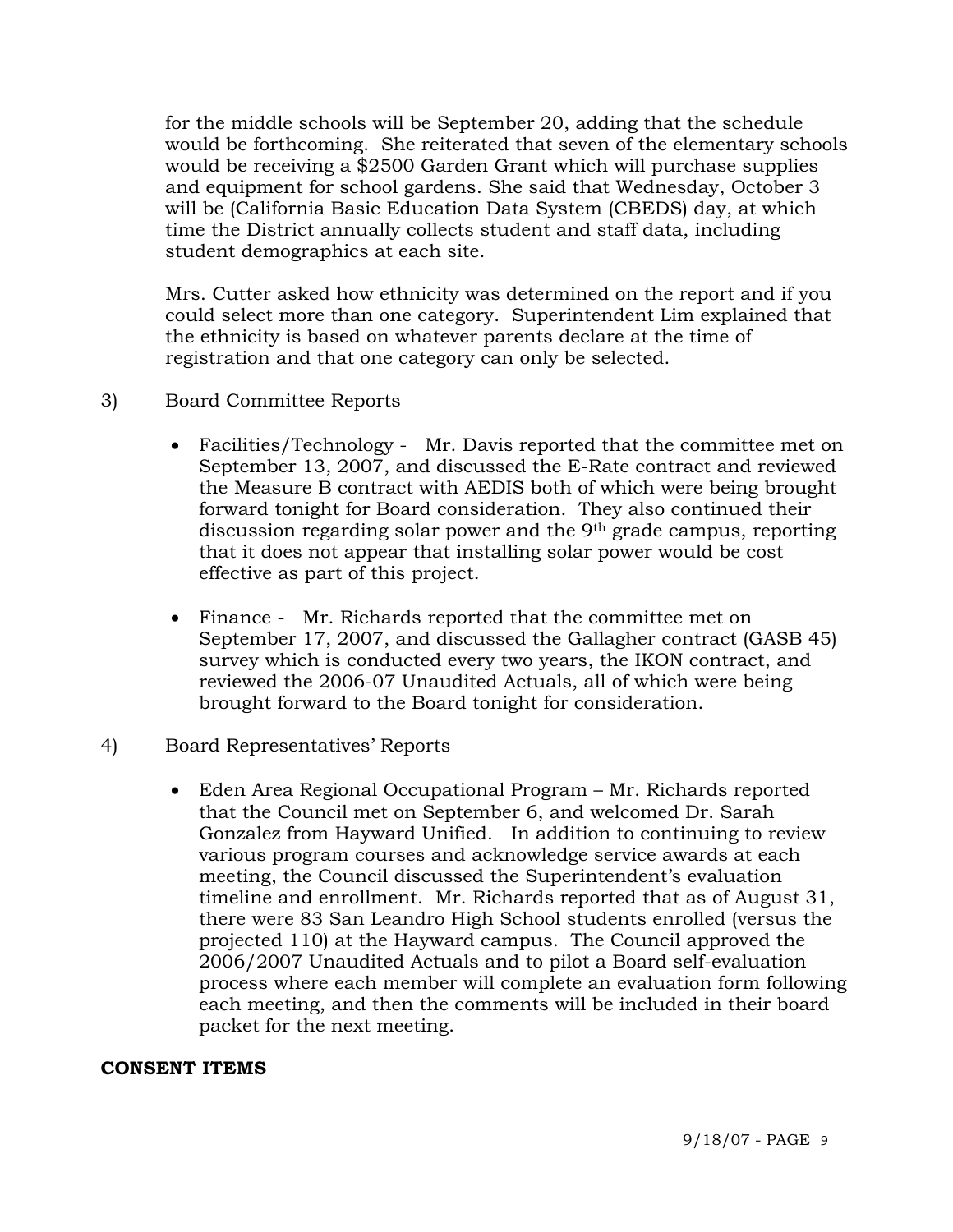Prior taking the vote on the consent items, it was noted that the cover sheets for items 3.3-C, Consultant Contract with Hatchel Tabernik & Associates, and 3.4-C, Consultant Contract with Social Solutions for Efforts to Outcomes (ETO) Software Implementation were correct; however, the backup needed to be reversed.

# General Services

| $1.1 - C$ | Approve the minutes from the Regular Board meeting on July 26,<br>2007   |
|-----------|--------------------------------------------------------------------------|
| $1.2-C$   | Approve the minutes from the Special Board meeting on August 27,<br>2007 |
| $1.3-C$   | Resolution #-07-40, Board Member Compensation – Ray Davis                |

# Human Resources

2.1-C Acceptance of Personnel Report

# Educational Services

3.1-C Recommendation for Readmission from Expulsion the following students:

| $E15-05/06$ | E07-06/07 |
|-------------|-----------|
| E49-05/06   | E18-06/07 |

- 3.2-C Resolution #07-39, Sufficiency of Instructional Materials for 2007- 2008
- 3.3-C Consultant Contract with Hatchel Tabernik & Associates
- 3.4-C Consultant Contract with Social Solutions for Efforts to Outcomes (ETO) Software Implementation

# Business Operations

- 4.1-C Ratification of Payroll for July 2007 and August 2007
- 4.2-C Bill Warrants
- 4.3-C 2006/2007 Unaudited Actuals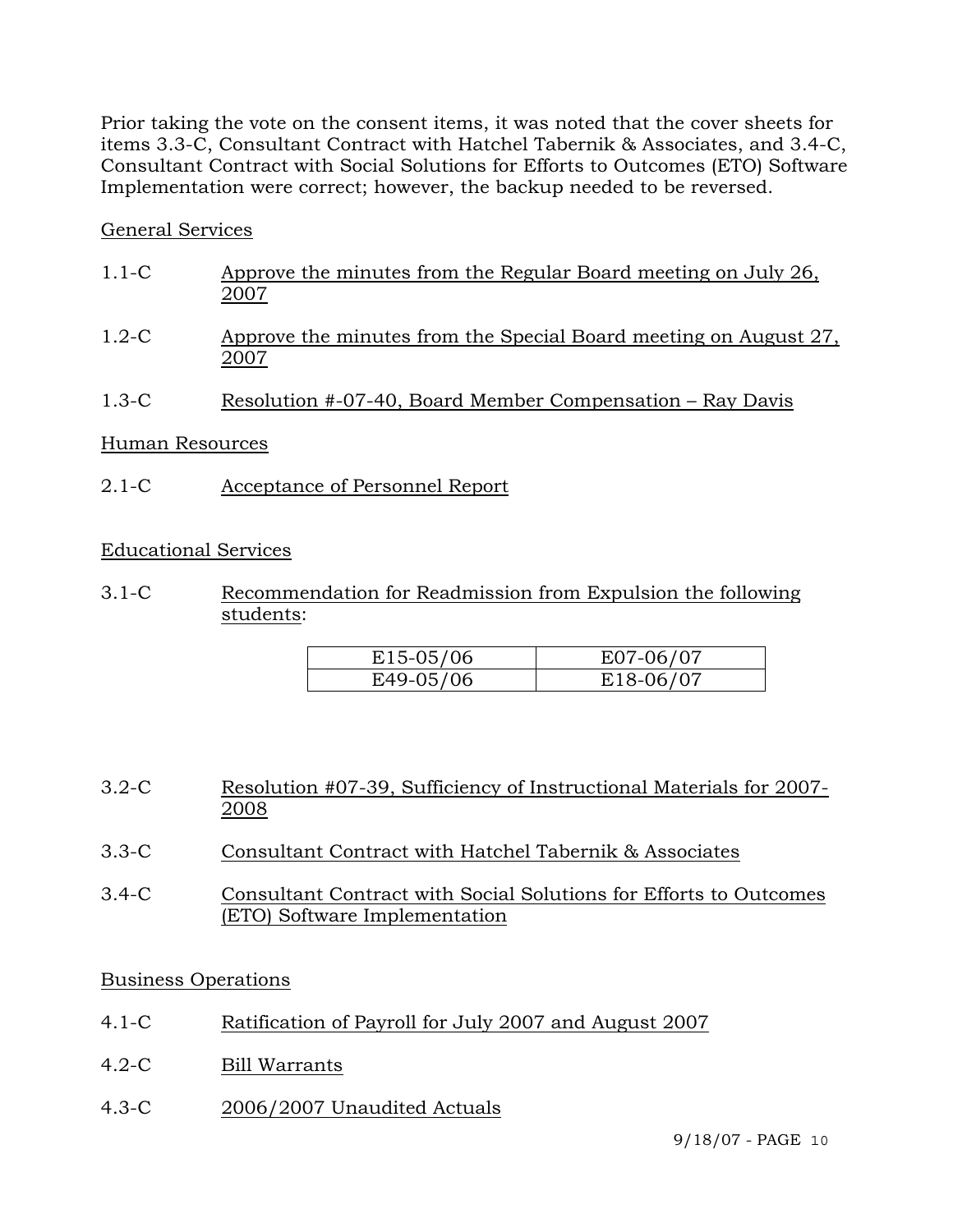- 4.4-C IKON Copier Contract for Roosevelt and Madison Elementary Schools
- 4.5-C E-Rate Contract-RDV Consulting Services for 2008-2009
- 4.6-C Resolution #-07-41, Establishing Gann Limit for 2006-2007 and Projecting Gann Limit for 2007-2008

Facilities and Construction

5.1-C Architectural Design Services Contract

On a motion made by Mr. Davis and seconded by Mrs. Hague, the Board approved the consent items by a 7-0 vote.

# **CONFERENCE ITEMS**

#### Human Resources

2.1-CF Revised Job Description and Salary Schedule for the Communication Outreach Specialist

> Mr. Isaac explained that with the passage of the Measure B, and the increased involvement in Measure B related matters, 30% to 75% of the Communication Outreach Specialist's work day has been dedicated to Measure B and Bond Project communications. Because it is critical to the success of Measure B that the District communicates the progress on its implementation, the District has developed a revised job description and appropriate salary range which is more in line with the present level of responsibilities, adding that this increase would result in a decrease to the General Fund.

> Ms. Perry noted that the third bullet on page 63 of the job description should read *"Serve on the Measure B Steering Committee in order to develop news stories and communicate progress."*

Mrs. Cutter was concerned about the encroachment to Measure B funds for anything other than construction.

Prior to the vote, Mr. Davis asked that the motion include "billable hourly expenses charged to Measure B not to exceed 30% of the salary."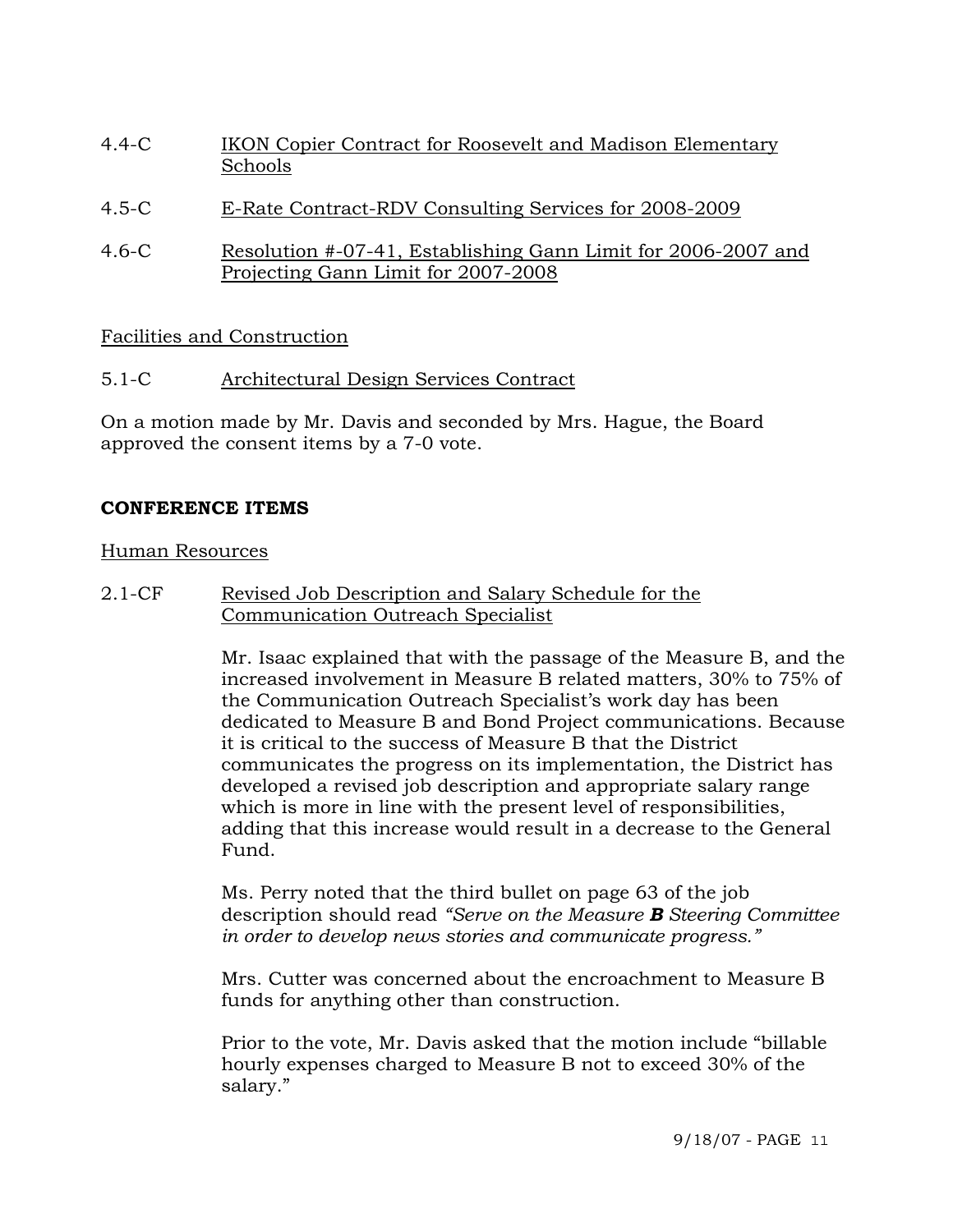On a motion made by Mr. Cassidy and seconded by Mr. Katz, the Board approved the revised job description and salary schedule for the Communication Outreach Specialist, with the addition of "billable hourly expenses charged to Measure B not to exceed 30% of the salary", by a 7-0 vote.

# **INFORMATION ITEMS**

#### Business Operations

4.1-I Miscellaneous receipts in the amount of \$17,853,586.50 for July 2007 and \$7,875,941.84 for August 2007 have been deposited in the Treasury of Alameda County.

# **ADDITIONAL SUGGESTIONS AND COMMENTS FROM BOARD MEMBERS**

- Mr. Cassidy ask for consensus on the following three items:
	- 1. A presentation focusing on updating the Board on enrollment and the residency verification process. Following some concerns raised by the Board as to the content, and timing of the presentation, it was decided to have the Superintendent look into the time needed to prepare such a presentation and the information available before the Board considers the request.
	- 2. Create a one-page, double sided handout focusing on students and improving student achievement. It was the consensus of the Board to have the Communication Committee discuss and draft the document.
	- 3. Create a one-page flowchart handout on the amount of COLA received by the District and how it is being spent. It was the consensus of the Board to refer this to the Communication Committee to explore how this information should be disseminated to the public.

 He also raised a concern that school site communications to non-English speaking parents, particularly newsletters, and principals' messages were only being translated into Spanish and not Chinese. He asked the Superintendent to inquire into whether or not the District was complying with the law and the extent that we translate site information.

 Mr. Cassidy commented that it was helpful to have a presentation on the budget. In light of the strained fiscal situation and that the District is in a period of negotiations, he suggested that staff look at ways to reduce expenditures above and beyond those authorized by the Board.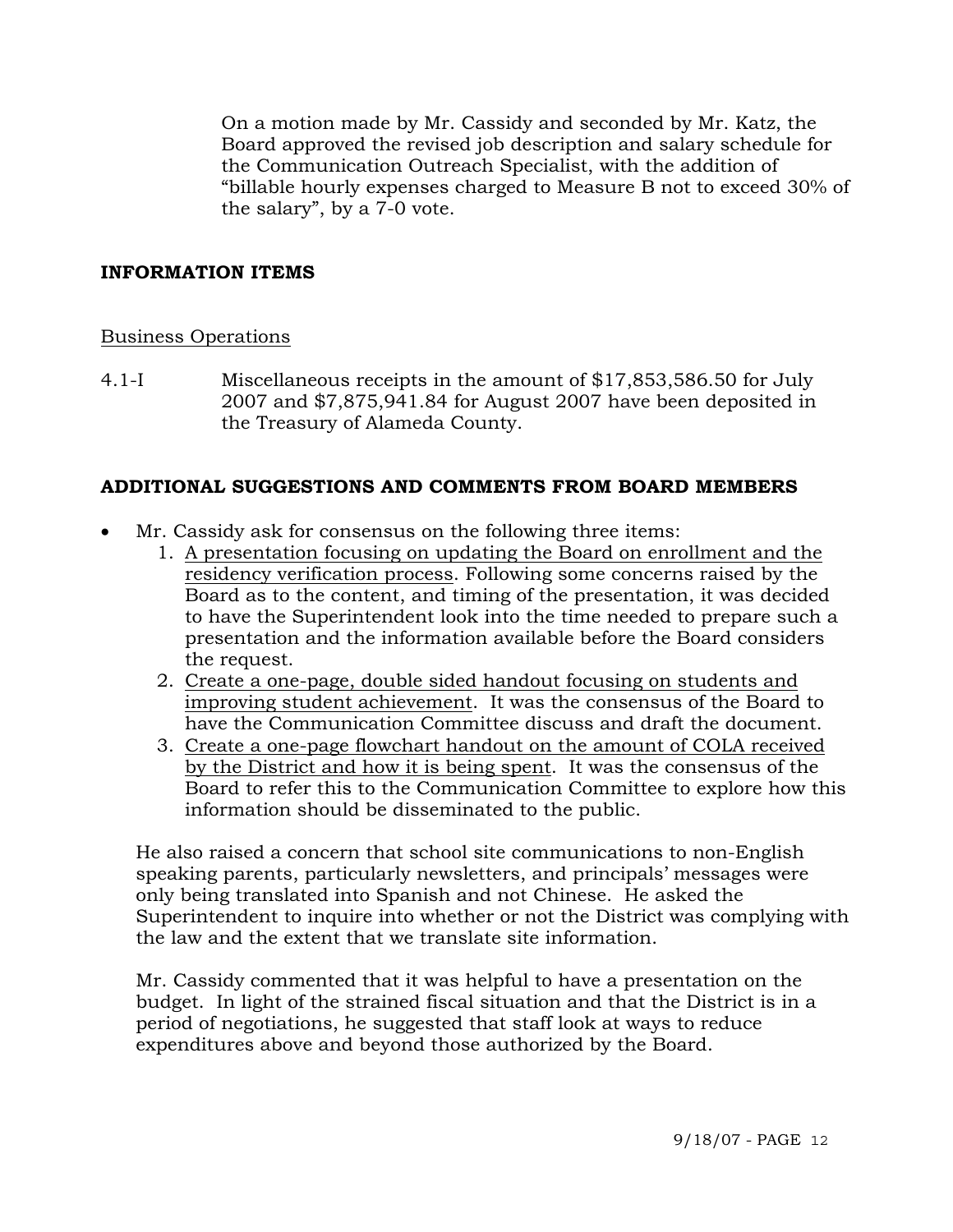With regards to joint use, he felt it would be useful to schedule a discussion with the Board as soon as possible, so that consensus could be reached on some of the issues that have been raised.

Regarding solar power, Mr. Cassidy noted that at the CSBA conference last year, a Southern California Chapter of the International Brotherhood of Electrical Workers had a program where they assisted school sites in obtaining and installing solar power panels. He suggested exploring possibilities of generating assistance from private or union organizations in this area for the 9th grade campus.

• Mrs. Cutter reported attending the National School Boards' Association, where President Clinton spoke about childhood obesity, adding that it would be helpful if the information was shared with non profit organizations such as Davis Street and the school PTAs. She attended Washington Elementary School's welcoming for kindergarten parents, noting that it was well attended and many signed up to volunteer at the school in different capacities. She also commended the principal for her uplifting Back-To-School Night.

Mrs. Cutter raised a concern regarding the "message" communicated in a recent letter written by a fellow trustee and publicized in two local newspapers, noting that she had already shared her views with him. Realizing the difficulty a trustee has when voicing a written opinion because it can be construed that one is speaking for the entire Board, she suggested that, through the Communication Committee, the Board begin communicating more frequently with regards to the issues at hand.

• Ms. Perry commended the Superintendent on her presentation to the Chamber of Commerce as part of the Workforce Development Education Panel.

She attended the United Parents' first meeting with an Ice Cream Social, and Back-To-School Nights at Jefferson Washington, and Wilson Elementary Schools.

There was an AC Transit Forum on Friday, September 14, where she received a binder and CD detailing their rapid transit TOD Plan. She appreciated having that time to interface, adding that the forum will be meeting quarterly.

Ms. Perry attended the "Health is Not Just Health" task force. The next meeting will be on October 12, 8:30-10 a.m. at the San Leandro public library.

She attended the Social Justice Academy Community Partners meeting today, where participants engaged in discussions focusing on drugs and alcohol, smoking, fighting beautification, and nutritious foods. She will pass on the information that she received. She expressed how empowering it was to see the interaction and commended San Leandro High School teacher Ari Dolid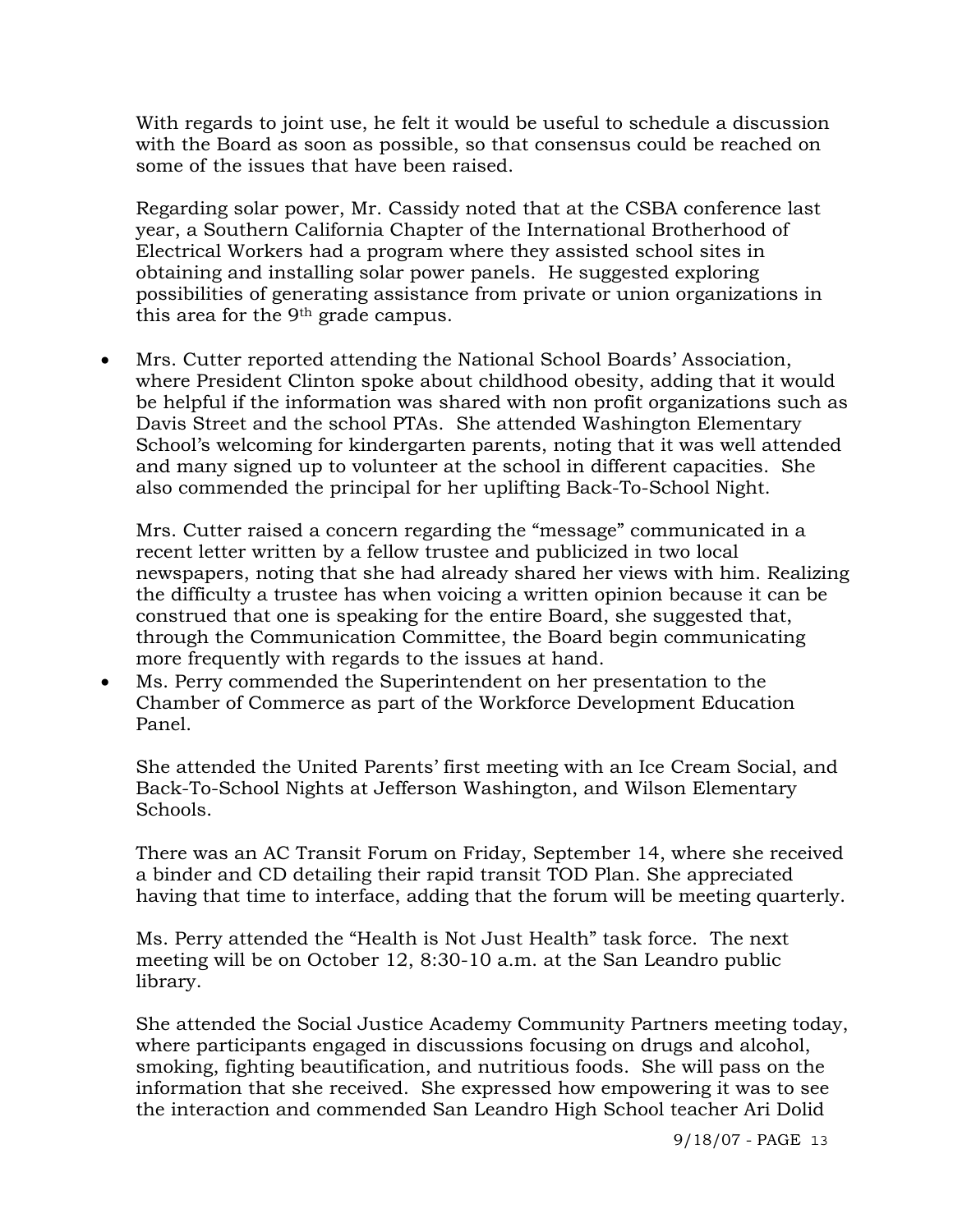for his leadership, and looked forward to hearing more about the class in the future.

She announced that CBSA would be launching a new campaign next year called "Learn More California – Give Schools the Tools to Succeed". The campaign includes three engagement trainings beginning in Sacramento, Fresno, and El Dorado counties, with expansion to other areas California in the future. Ms. Perry noted that she has been invited to be part of these trainings, and she will keep the Board informed if there will be a training in Alameda County.

 She alerted the Board to funding cuts to schools districts for Medicare and Medicaid services on the federal level. Federal register #CMS2287P states that this proposal would eliminate federal reimbursement for school based Medicaid services that are provided to students with disabilities.

Ms. Perry cautioned Trustee Cassidy that, when writing personal comments to the media, he not use his Board title as it implies that he is writing on behalf of the Board. It was particularly confusing to her that in addition to his letters to editor, he distributed a three-page memo at the Chamber event at the same time information was being disbursed from the District, making it seem like it was part of the District package. She felt that the tone and language phrasing used by Mr. Cassidy played into some of the stereotypes in the District. In addition she said the comments were premature, as the Board was expecting a third presentation which would be delving deeper into the testing data. Mrs. Perry was very disturbed by the article and said Mr. Cassidy's actions "violated the Board protocol".

- Mr. Davis was also deeply concerned with Mr. Cassidy's actions and shared his thoughts and observations:
	- There was a certain amount of irony, in that Mr. Cassidy was so quick to condemn him, as well as a councilmember who used her title when writing an editorial expressing an opinion about our school district.
	- He didn't understand why Mr. Cassidy had this self-serving agenda, noting that the Board had discussed the protocols on numerous occasions, and Trustee Cassidy had acknowledged that he understood and agreed with the protocols.
	- The entire Board agreed that the voices of the school district were to be the Superintendent or the Board President.
	- Mr. Cassidy is one of the strongest advocates of the Communications Committee, yet he fails to use this medium to craft the appropriate messages, that the entire Board can endorse, to the public.

Mr. Davis noted that many comments relayed to him at the Chamber luncheon included how Mr. Cassidy's correspondence was construed has being "racist". He felt that Mr. Cassidy had his own agenda and was not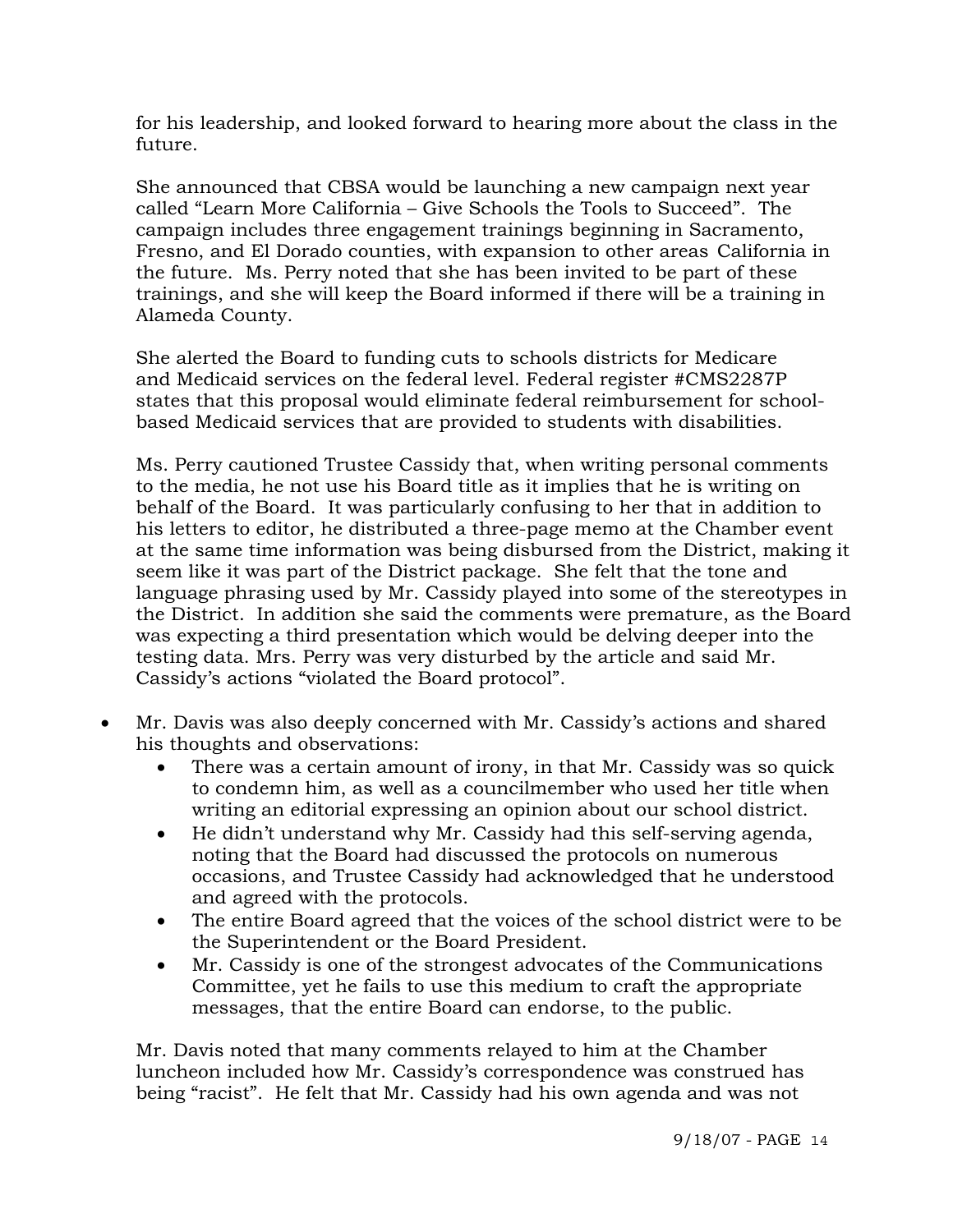willing to abide by the majority decision of the Board, stressing that, "You need to stop this detrimental and self-serving behavior."

- Mr. Katz commented that Bancroft Middle School P.E. teacher, Jim Sorensen, was honored by the San Leandro City Council for his remarkable achievements and impressive accomplishments in setting US and World records in the Masters 1500 and 800 meter mile. He attended the Back-To-School Night at McKinley Elementary School and found it to be very enlightening. He thanked Trustee Cutter for her comments suggesting that we involve some of the non profits in "Shape Up San Leandro," noting that at the last meeting, the non profit organizations, Davis Street and Building Futures, were not represented. As a way of sufficiently reducing the amount of paper we produce, Mr. Katz suggested that the District could cut down on color copies of presentations.
- Mrs. Hague attended the Monroe and Madison Elementary Schools' Back-To-School Nights.

 She commented how exciting it has been to see the many students participating in the early morning strings program at Muir Middle School.

She noted that tonight's data presentation only underscores the importance of understanding and predicting the success of those students at the middle school level, and concurred that this was an area that the District needed to focus on.

In support of the District's effort towards "going green" and walking to school, she asked if middle and high school students are given an opportunity to purchase AC Transit tickets through the District, and if not that might be something to consider.

• Mr. Richards said that he totally agreed with the comments made previously regarding the commentary that was published in the San Leandro Times, The Daily Review, and in homeowners' newsletters. He reported receiving feedback from many community members, thinking that the comments were coming from the entire Board, and were "racist." Mr. Richards felt those types of comments were inappropriate and should be filtered through the Communication Committee, which was the purpose of the committee to provide on-going communication (which the Board agrees upon) to the public on what is happening in the District. He hoped that this type of behavior can stop and the Board can come together as a seven-member team for the betterment of the District staff and students, and the educational community.

 Mr. Richards attended the Back-To-School Nights at Washington, McKinley, and Jefferson Elementary Schools. He commended all three principals,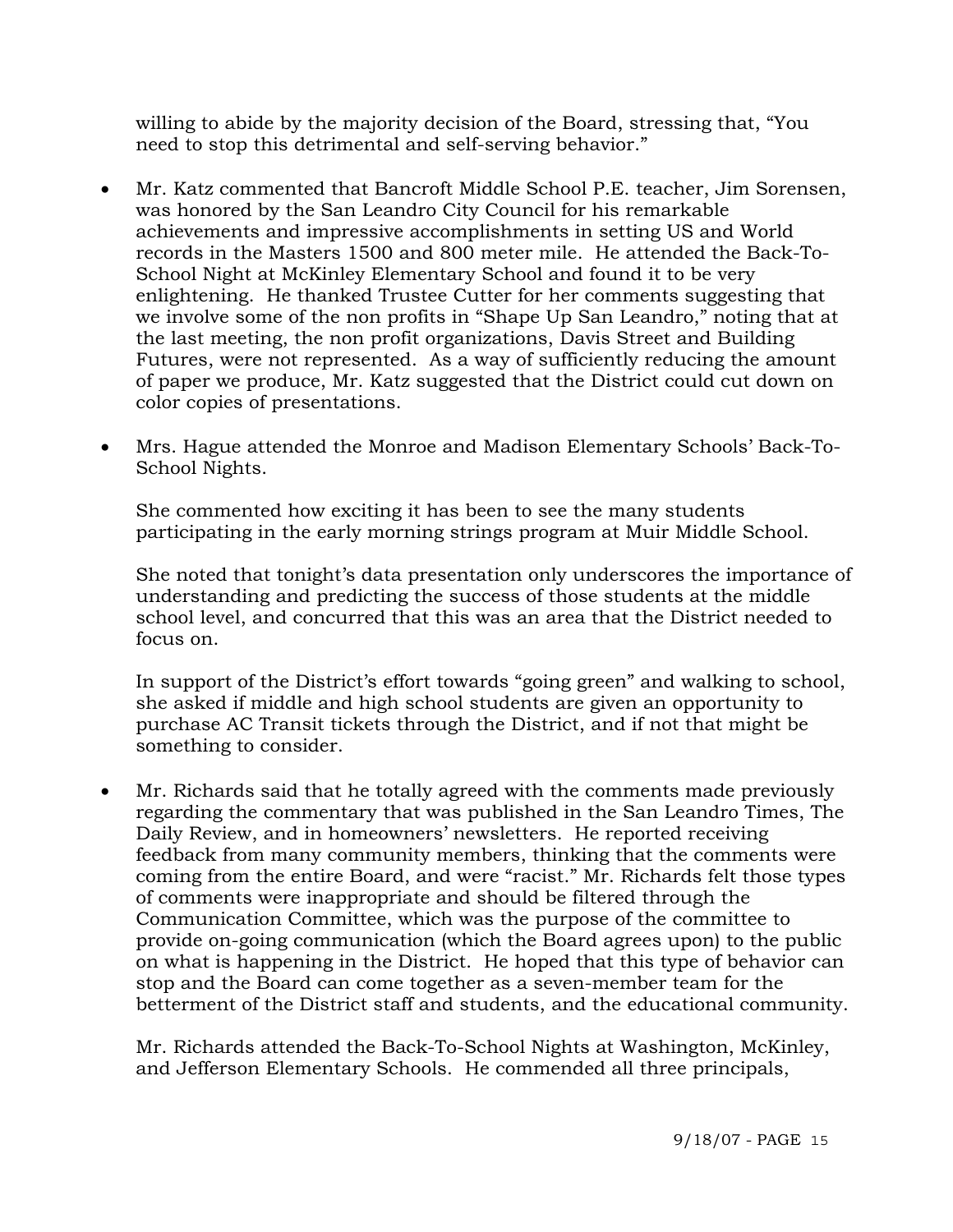adding that the Principal at Jefferson sent an email, thanking those who attended.

 Mr. Davis motioned to adjourned the meeting; however, a second was not received, so the motion died.

Prior to adjourning the meeting, Mr. Cassidy had an opportunity to respond to comments made with regards to his letters that were publicized. While he appreciates that we all have different viewpoints, each Board member has the right to express their views with regards to the challenges facing the District. He agreed that he would take into account the concern with regards to using his Board title in any future communications. He felt that because the Board hadn't been communicating well with the public with regards to our schools, he chose to speak for himself and try to explain what he felt the reasons were for the tremendous disparities in tests scores between our District and neighboring districts, noting that academic studies across the nation have shown that a tremendous amount of the explanation relates to disadvantages faced by our students such as poverty and English usage, adding that "race" was never mentioned in his commentary.

• Mrs. Cutter would like to see the Board re-address this issue through protocols at an upcoming meeting, adding that in order to be successful the Board needs to work together. Mr. Richards asked for consensus to have Board protocols agendized for discussion at an upcoming meeting, noting that it has been previously discussed, was currently part of our Board policies and has been approved and accepted by the entire Board.

Ms. Perry felt that it was not necessary to revisit this issue, but to abide by the protocols and work with what is in place, noting that there is no need to venture out individually with ones own agenda.